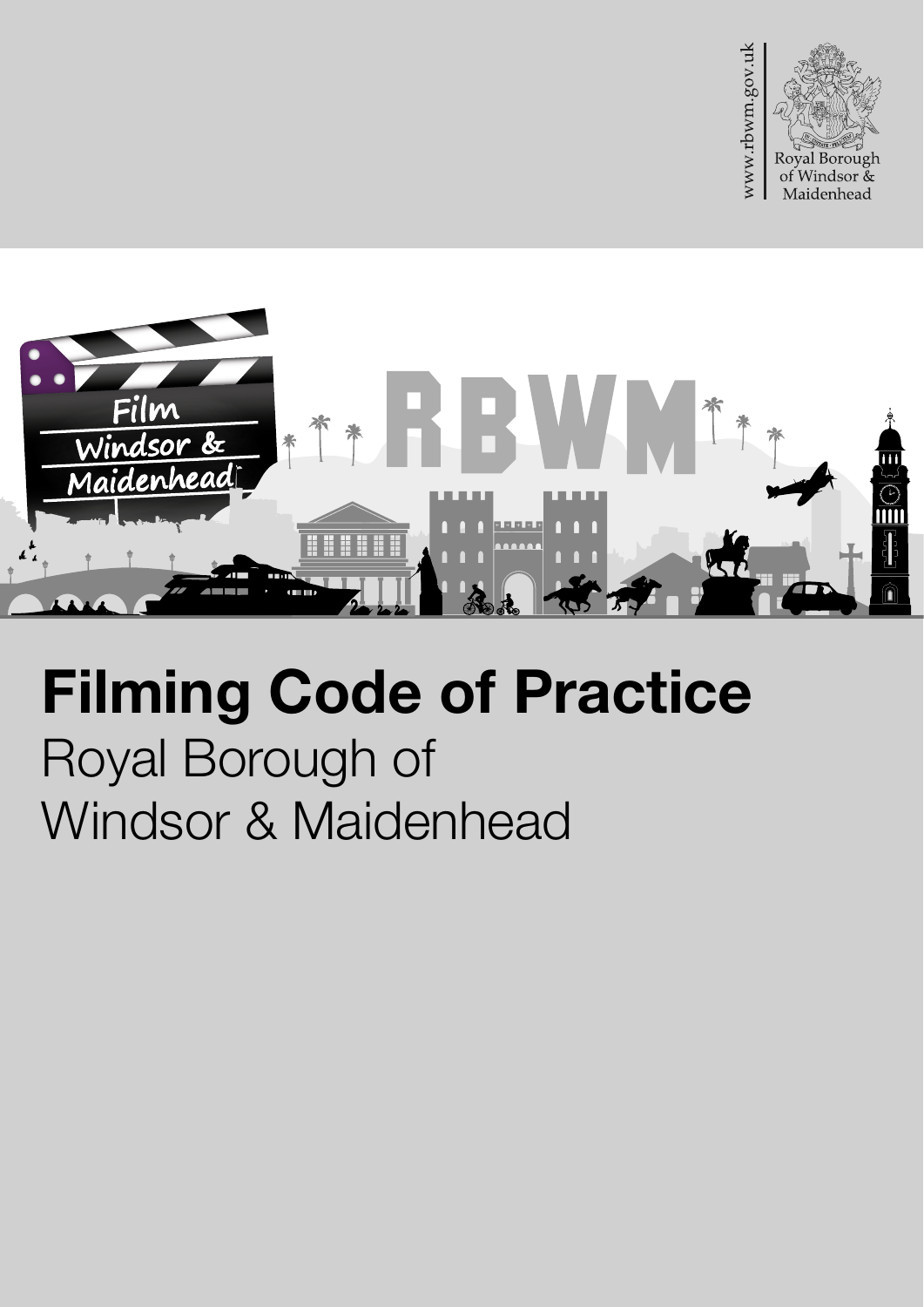# **Contents**

| 1              | Animals                                                  | 5             |
|----------------|----------------------------------------------------------|---------------|
| $\overline{2}$ | Cabling                                                  | 5             |
| 3              | Camera track                                             | 5             |
| 4              | Catering                                                 | 5             |
| 5              | Charges                                                  | 5             |
| 6              | Children                                                 | 6             |
| 7              | Coning                                                   | 6             |
| $\,8\,$        | Consultation                                             | 6             |
| 9              | Council property                                         | 6             |
| 10             | Cranes, camera cranes and aerial platforms               | 6             |
| 11             | Emergency access                                         | 7             |
| 12             | Firearms                                                 | 7             |
| 13             | Health & Safety Legislation                              | 7             |
| 14             | High Visibility Clothing & Personal Protection Equipment | 7             |
| 15             | Highway/traffic management                               | 7             |
| 16             | Historic and cultural locations                          | 8             |
| 17             | Indemnity and insurance                                  | 8             |
| 18             | Lighting                                                 | 8             |
| 19             | Litter removal                                           | 8             |
| 20             | Night filming                                            | 8             |
| 21             | Noise                                                    | 9             |
| 22             | Parking                                                  | 9             |
| 23             | Police and other emergency services                      | $\mathcal{G}$ |
| 24             | Prop or mock emergency services                          | 10            |
| 25             | Problem solving                                          | 10            |
| 26             | Risk assessment                                          | 10            |
| 27             | Rivers and waterways                                     | 10            |
| 28             | Road markings and signs                                  | 10            |
| 29             | Scaffolding                                              | 10            |
| 30             | Security                                                 | 11            |
| 31             | Signage                                                  | 11            |
| 32             | Sound playback                                           | 11            |
| 33             | Street signs/street furniture/street lighting            | 11            |
| 34             | Stunts/special effects/pyrotechnics                      | 11            |
|                |                                                          |               |
|                |                                                          |               |
|                |                                                          |               |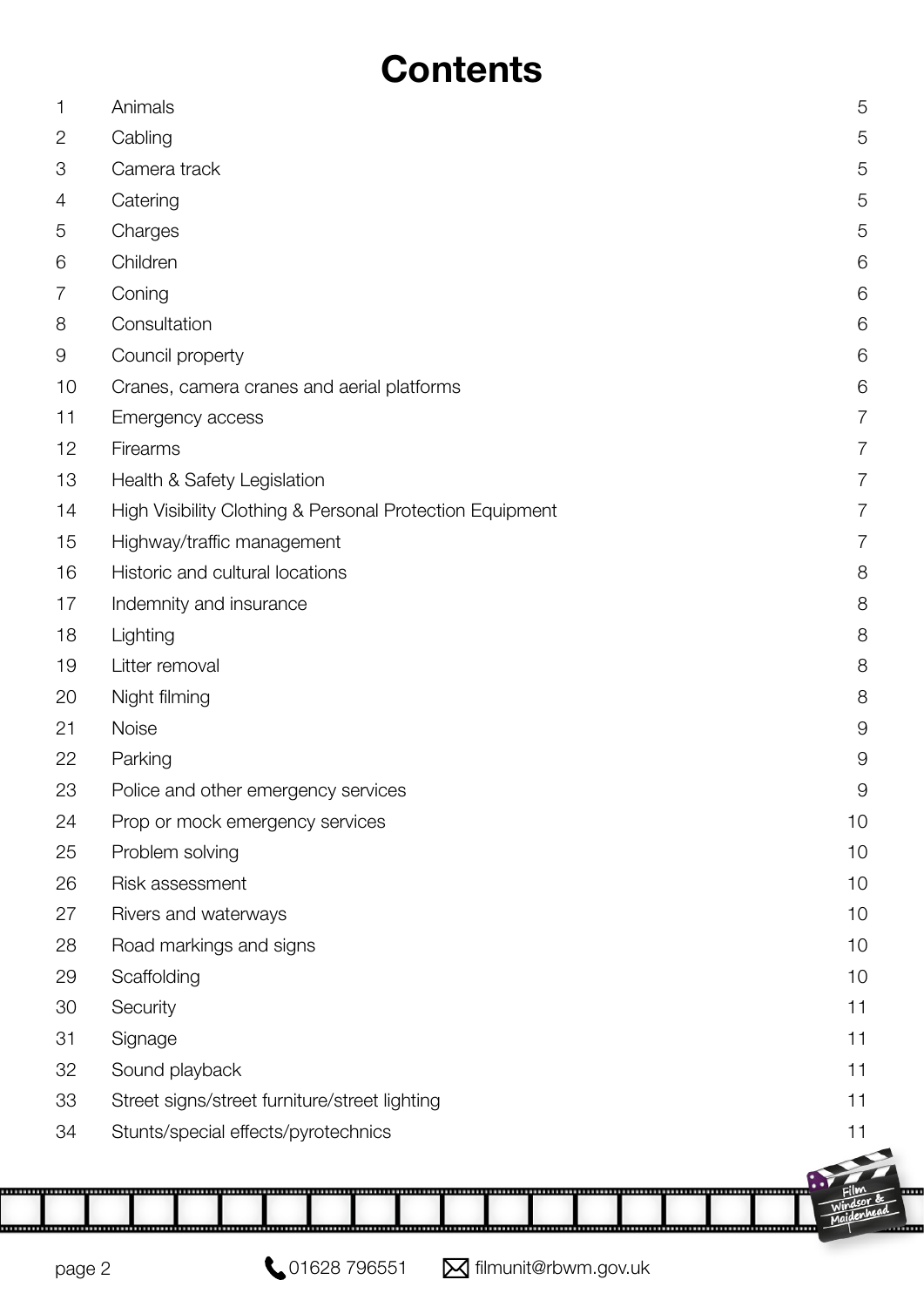#### Foreword - Making the Royal Borough a friendly place to flm

It is widely appreciated that flm production can make a positive contribution to local communities, bringing economic benefts and helping to boost the area as a destination for visitors from within the United Kingdom and from across the world.

The Royal Borough Film Unit aims to promote a welcoming environment for responsible flm production companies who work in a professional manner and who recognise the mutual advantages of co-operation to ensure the least possible disruption to residents and businesses.

This comprehensive Code of Practice is designed to help in achieving a flm friendly borough. It should be of help to everyone with a stake in flming in the Royal Borough – experienced professionals and new talent alike – providing a checklist of practical issues to make the lives of location managers and flm-makers as easy as possible. Importantly, it will also help to ensure that the process of filming does not create difficulties for local residents and businesses.

Although the code is voluntary, it incorporates references to the statutory obligations all those engaged in flming must adhere to. The code will be reviewed regularly by the Borough to make any revisions necessary in the light of ongoing experience and legislative change.

The aims of the code are to:

- Promote a spirit of partnership between flm production companies, the Borough and other agencies working in the local community
- Enable the industry to film effectively, efficiently and flexibly and to high standards of practice
- Ensure all involved in location flming act responsibly, professionally and considerately at all times
- Maximise the economic and cultural benefits to the Royal Borough
- Minimise the practical impact of flming on local people and businesses
- Encourage the long-term sustainability of flming in the Royal Borough.

The code applies to all forms of moving image production (including feature flms, television, commercials, drama documentaries and music videos) shot on location in public places in the Royal Borough which are likely to, or have the potential to, cause disruption to normal activity.

It does not include shoots where the only equipment used is handheld cameras or for reporting for daily news programmes.

All productions signed up to the Royal Borough Film Unit Code of Practice should display the number of the council's Film Office, 01628 796551

Any queries regarding this Code should be addressed to: 01628 796551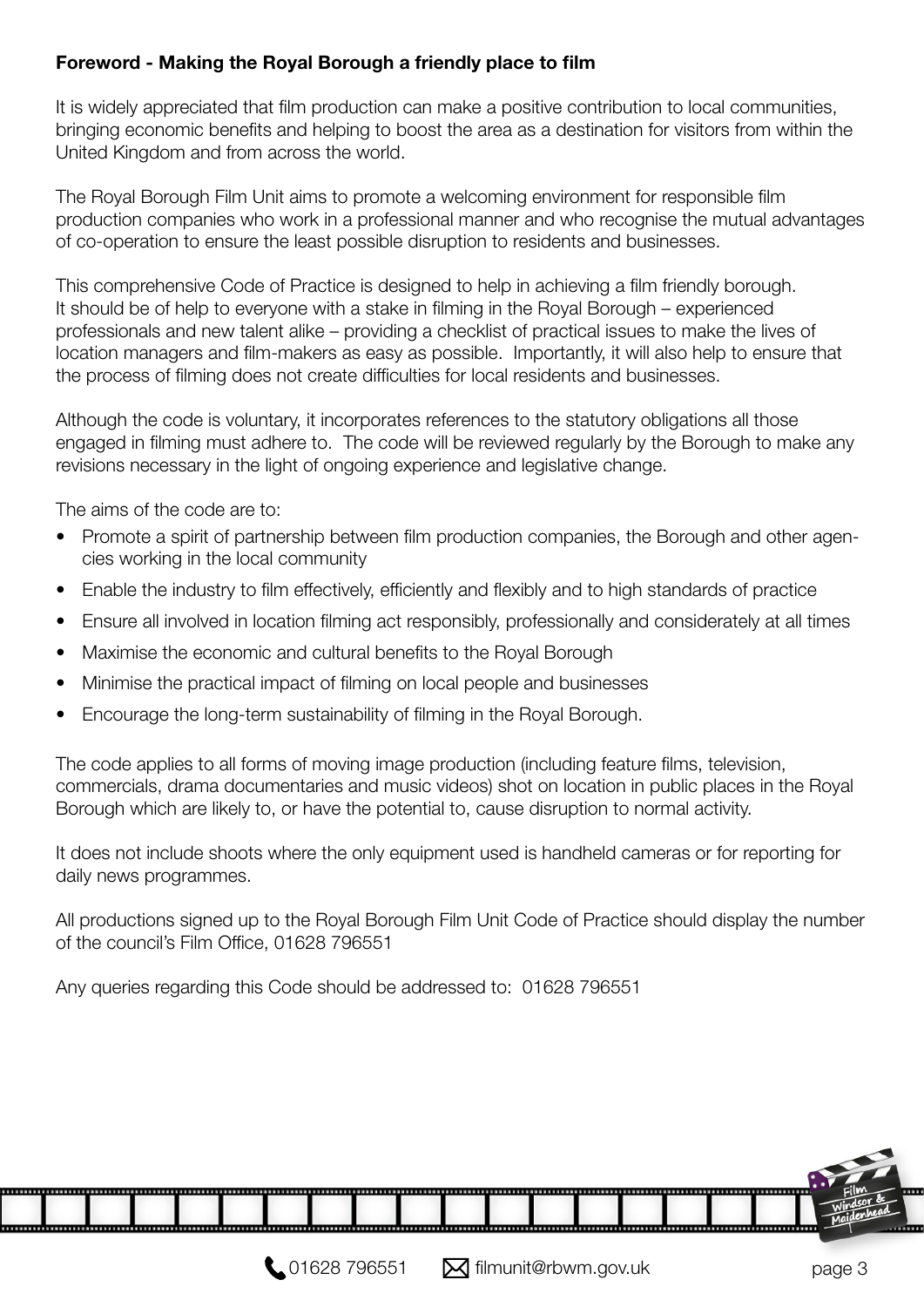#### General quidelines

This code is intended as a guide to the flming requirements on the streets and other public places of the Royal Borough of Windsor & Maidenhead.

To help location managers get to the services they need (such as, streetcare, parking, parks etc) it has established a Film Unit to act as a central point of contact, which will give flm-makers easy access to information and enable them to establish contacts with the relevant services and partners to discuss their requirements.

The Film Unit will do everything possible to facilitate flming in the area but at all times its priority will be to reduce any potential disruption to local residents and businesses.

All production companies should inform the Film Unit of any especially complex shoots well in advance to ensure there is effective liaison – and appropriate consultation – with everyone who may be affected. The Film Unit will help facilitate this process in a timely and efficient manner.

It is also important for production companies to let the Film Unit know if a shoot is taking place at a private location where it may have a potential impact on roads, footways or other public areas.

#### Application

The completed flming application form should be submitted to the Film Unit in plenty of time to ensure the council can consider the implications to the local community. The more complex the shoot, the greater the lead in time

The application form is available upon request by emailing filmunit@rbwm.gov.uk or by calling 01628 796551

For information about filming in the Royal Borough visit https://www3.rbwm.gov.uk/filming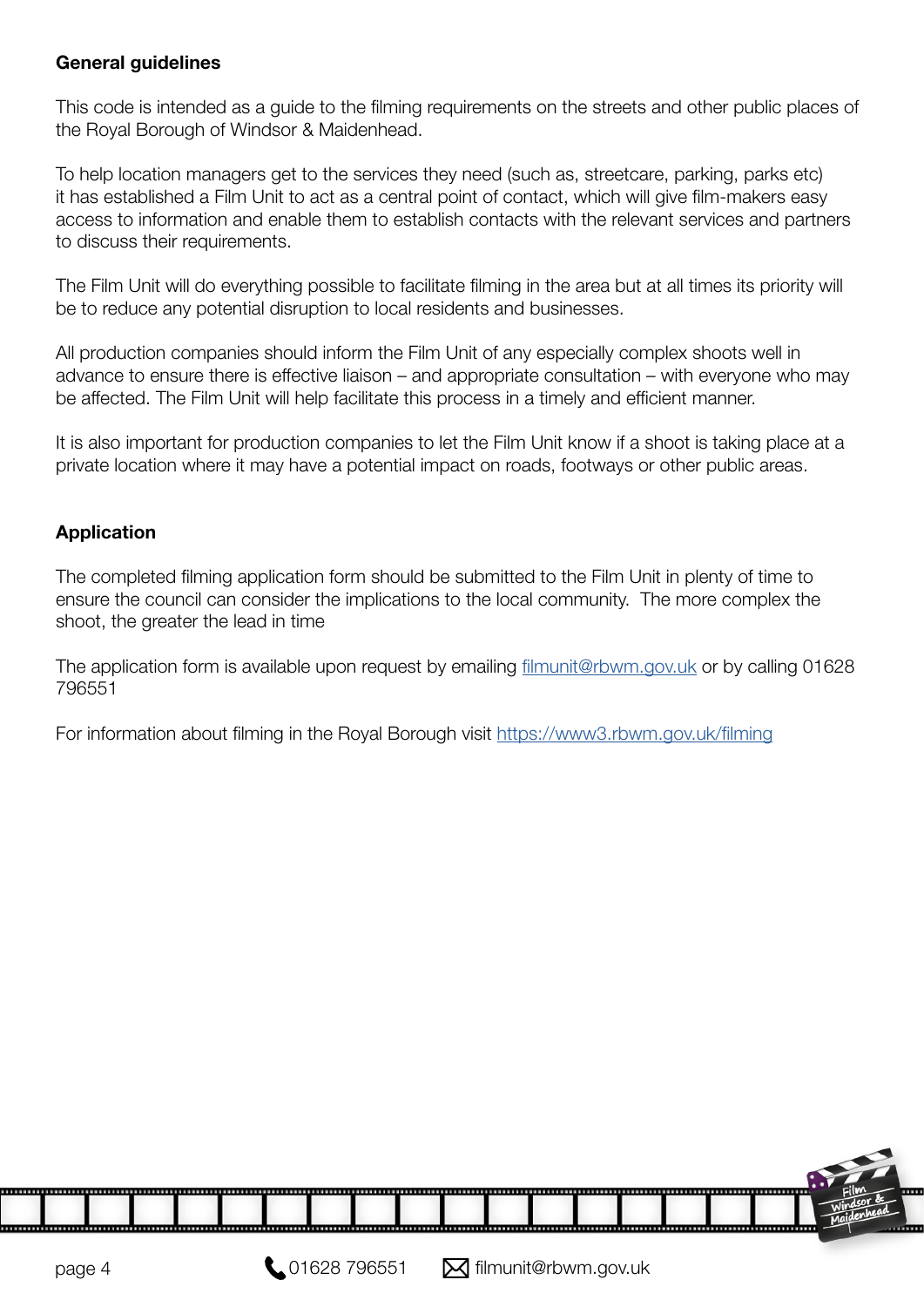# A-Z of key issues

#### <span id="page-4-0"></span>1 Animals

1.1 Health and Safety Executive guidance on working with animals, including dangerous animals, must be adhered to.

# 2 Cabling

Film makers must reach advance agreement with the Royal Borough about the laying and positioning of cables as follows:

- 2.1 All cables must be made safe as they are laid in place and not at a later time.
- 2.2 Cables must be laid in the gutter along the highway or in the junction between a wall and the footway.
- 2.3 Cables on steps must be taped down to avoid the risk of tripping.
- 2.4 Wherever possible, arrangements should be made to avoid cabling across the highway. However, where this cannot be achieved cables should be flown at a minimum of 17ft (5.2m) above a public carriageway and 8ft 6ins (2.6m) above footways.
- 2.5 If there is a need to lay cabling across a footway there may be times when this can be achieved by laying cables under a taped rubber mat. The matting should be:
	- A minimum of 1m wide and
	- Visible to the public by proper lighting, cones or high-visibility hazard tape
- 2.6 Rubber matting is essential safety equipment and is required to be carried by as a matter of course.
- 2.7 On quieter roads it may be permissible to lay cables using proper cable ramps. If so, appropriate signage must be used.
- 2.8 Council permission must be gained before cables are attached to street furniture

#### 3 Camera track

3.1 All matters relating to tracking must be discussed and agreed with the Royal Borough in advance of flming. Tracking boards may be required in certain circumstances.

#### 4 Catering

- 4.1 Catering arrangements and the positioning of catering vehicles must be agreed in advance with the Royal Borough. Dirty water and food waste must not be deposited in rainwater gullies and caterers should use a dirty water bowser where possible. Wherever possible use of environmentally friendly materials should be used.
- 4.2 Opportunities should be used to source catering from local businesses.

4.3 Also see, Litter Removal

 $\bigcup$  01628 796551  $\bigcup$  filmunit@rbwm.gov.uk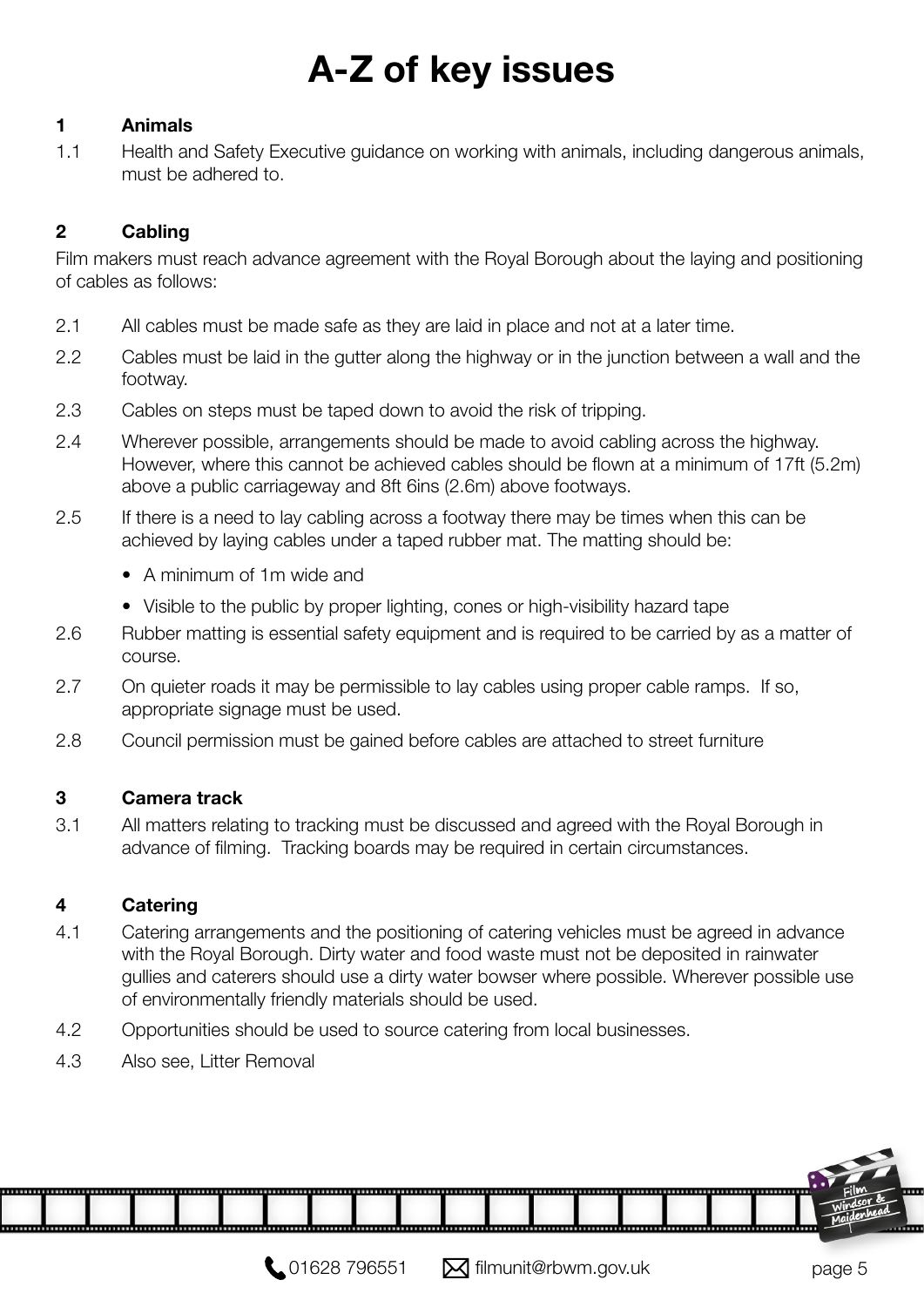#### <span id="page-5-0"></span>5 **Charges**

5.1 Charges that the Royal Borough is entitled to levy are detailed in the document 'Film Unit Charges Tariff' which is available upon request by emailing [flmunit@rbwm.gov.uk](mailto:filmunit@rbwm.gov.uk )

#### 6 Children

6.1 Any flming involving the employment of and performance by children (whether paid or unpaid) must be cleared through the Royal Borough's Education Welfare Service where the child is a resident or, if the child is not British, of the relevant education authority where the film production has its place of business.

#### 7 Coning

7.1 Cones have no legal force to secure parking and their use must be agreed in advance with the Royal Borough.

#### 8 **Consultation**

- 8.1 Successful flming depends on the goodwill and co-operation of local residents and businesses who may be affected by the proposal flming. The production company should take into account advice from the Royal Borough concerning residents and businesses who should be consulted and given an appropriate level of notice – at least one week. The council may be able to provide the contact details needed for the consultation.
- 8.2 Letters should be sent to local residents explaining the flming proposals and containing the following information:
	- Date, time and location of filming
	- Contact number for the location manager
	- Number of crew or production personnel expected on location
	- Clear details of any planned stunts or dressing
	- Clear details of lights and parking proposals.

## 9 Council property

9.1 When flming on Royal Borough-owned property e.g. in parks, schools, civic buildings etc, the production company must obtain the council's agreement and adhere to the usage/fire/ health and safety rules applicable to the property in question.

## 10 Cranes, camera cranes and aerial platforms

- 10.1 When planning to use 'cherry-pickers' or cranes on the public highway, the Royal Borough must be informed and clearance obtained, including the specifc weight and positioning of the equipment and the need to maintain access.
- 10.2 At night or in poor visibility, warning lights should be placed on the equipment

10.3 Rigging and de-rigging must be done at times that will not cause an unreasonable noise or nuisance in accordance with statutory obligations.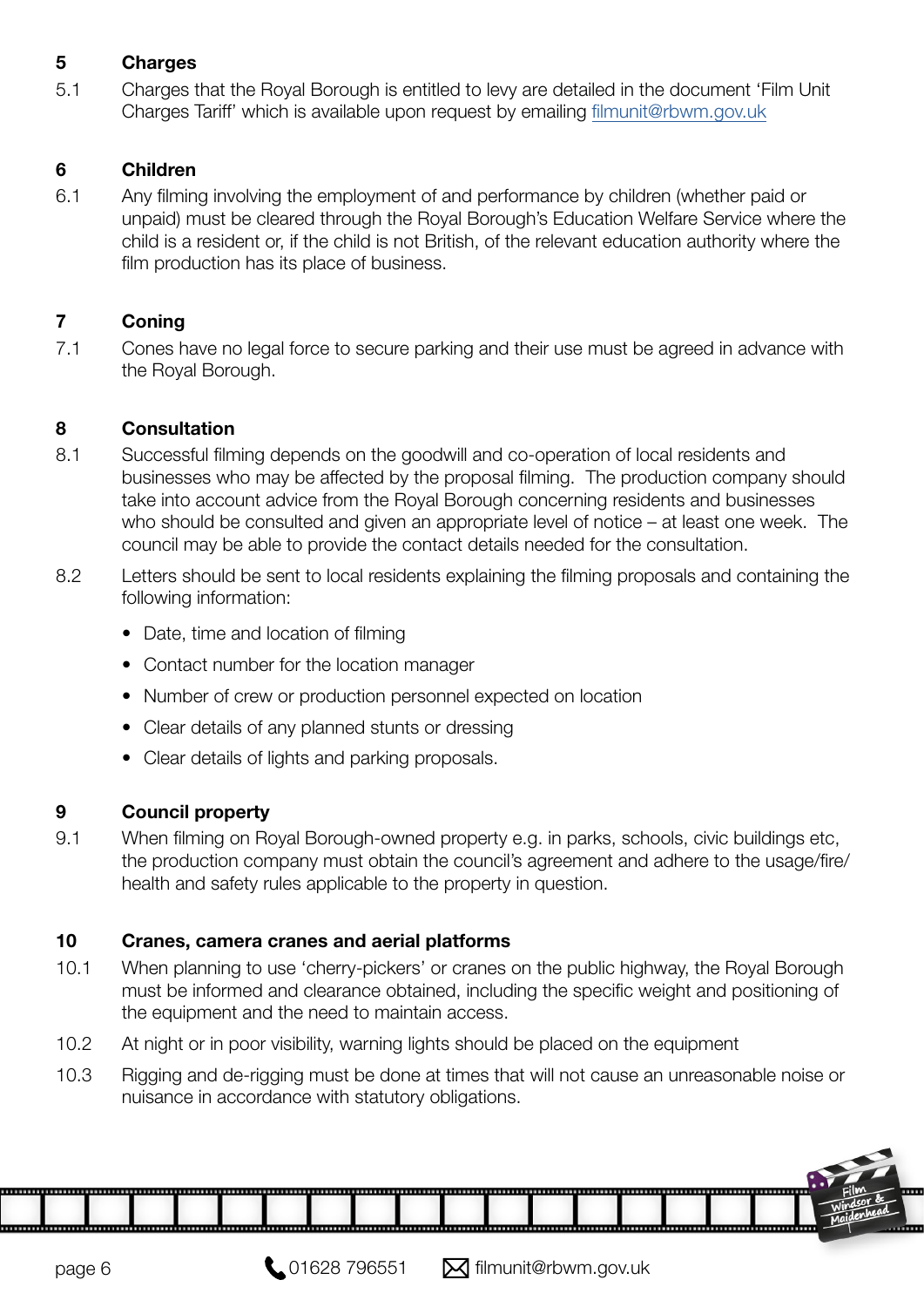#### <span id="page-6-0"></span>11 Emergency access

- 11.1 The production company must ensure that access to the location site is maintained at all times.
- 11.2 Not less than one week's notice must be given to the emergency services about the accessibility of the site to emergency vehicles.

#### 12 Firearms

- 12.1 No firearms of any kind may be used without agreement in advance between the production company, the Royal Borough and the police.
- 12.2 An armourer must be present during film shoots involving firearms.
- 12.3 Local residents and businesses must be made aware of the use of frearms.

#### 13 Health & Safety Legislation

13.1 All production companies must ensure that they fulfil their obligations and responsibilities under the Health and Safety at Work etc Act 1974 and associated regulations.

#### 14 High Visibility Clothing & Personal Protection Equipment

- 14.1 The appropriate level of safety clothing must be worn for the safety of the crew when flming on the public highway and in the public domain.
- 14.2 Failure to wear appropriate high-visibility clothing may invalidate any insurance provision for the entire shoot.

#### 15 Highway/traffic management

- 15.1 The production must liaise with the Royal Borough about using public highways and footpaths.
- 15.2 Any traffic management measures put in place must also be agreed by Thames Valley Police.

Note: There is currently no legislation to allow a road closure specifcally for flming purposes in Royal Borough of Windsor & Maidenhead. However, if adequate notice is given it may be possible to accommodate the needs of a production without closure.

#### 16 Historic and cultural locations

16.1 The production must adhere to any conservation regulations that apply in the Royal Borough.

,,,,,,,,,,,,,,,,,,,,,,,,,,,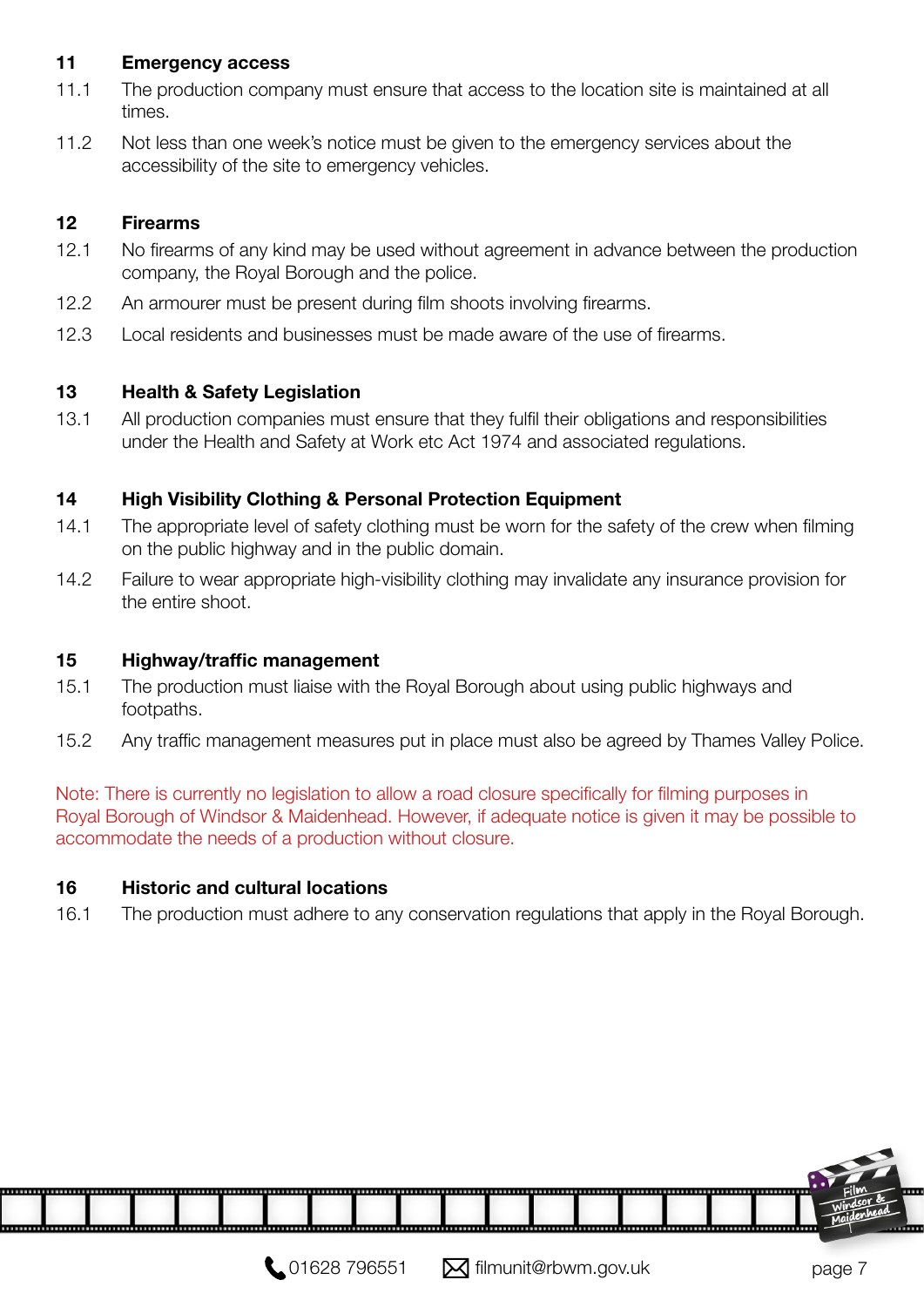#### <span id="page-7-0"></span>17 Indemnity and insurance

- 17.1 All production companies filming in the streets and in all public areas, including public buildings, must carry public liability insurance.
- 17.2 The production company will be expected to indemnify the local authority, its officers and employees against any claims or proceedings arising directly from any injury to persons or damage to property as a result of the activities of the production company or its agents.
- 17.3 A minimum of £5 million public liability insurance is required.
- 17.4 The production company must produce a copy of the relevant insurance needed before shooting starts. The need for insurance is governed by statutory obligation.

# 18 Lighting

- 18.1 The positioning and safety of lighting stands must be agreed in advance with the Royal Borough
- 18.2 While an appropriate degree of fexibility may be agreed, providing it complies with Health and Safety legislation, the following considerations must be taken into account:
	- All lights and lighting stands must be properly secured
	- Lighting stands placed on a footway must be attended at all times
	- Lights must not be place in such a way as to dazzle motorists
	- Light must not be shone directly towards residential properties at any time without the permission of the property owners.

#### 19 Litter removal

- 19.1 It is the producer's responsibility to ensure that all litter is removed immediately at the end of each day's flming and that the location and its surrounding area are returned to the same condition in which they were found.
- 19.2 The production company may ask the council's streetcare services to remove litter such services to be provided at additional cost.
- 19.3 Waste created on location should be recycled wherever possible.

## 20 Night filming

- 20.1 Filming on the public highway will normally be limited to no later than 11pm (10pm on a Sunday) and no earlier in residential areas.
- 20.2 Night flming in residential areas can cause problems for the local community and production companies must consult with the council, residents and businesses when planning their filming schedules.
- 20.3 A legitimate complaint to the council about noise or nuisance can result in the termination of the flm shoot and the confscation of equipment so it is advisable to shoot all scenes requiring noise above conversational level before 10pm.
- 20.4 Walkie-talkies should be turned down to a minimum and earpieces used

20.5 When flming equipment must be left in place overnight, this must be approved in advance with the Royal Borough.

page 8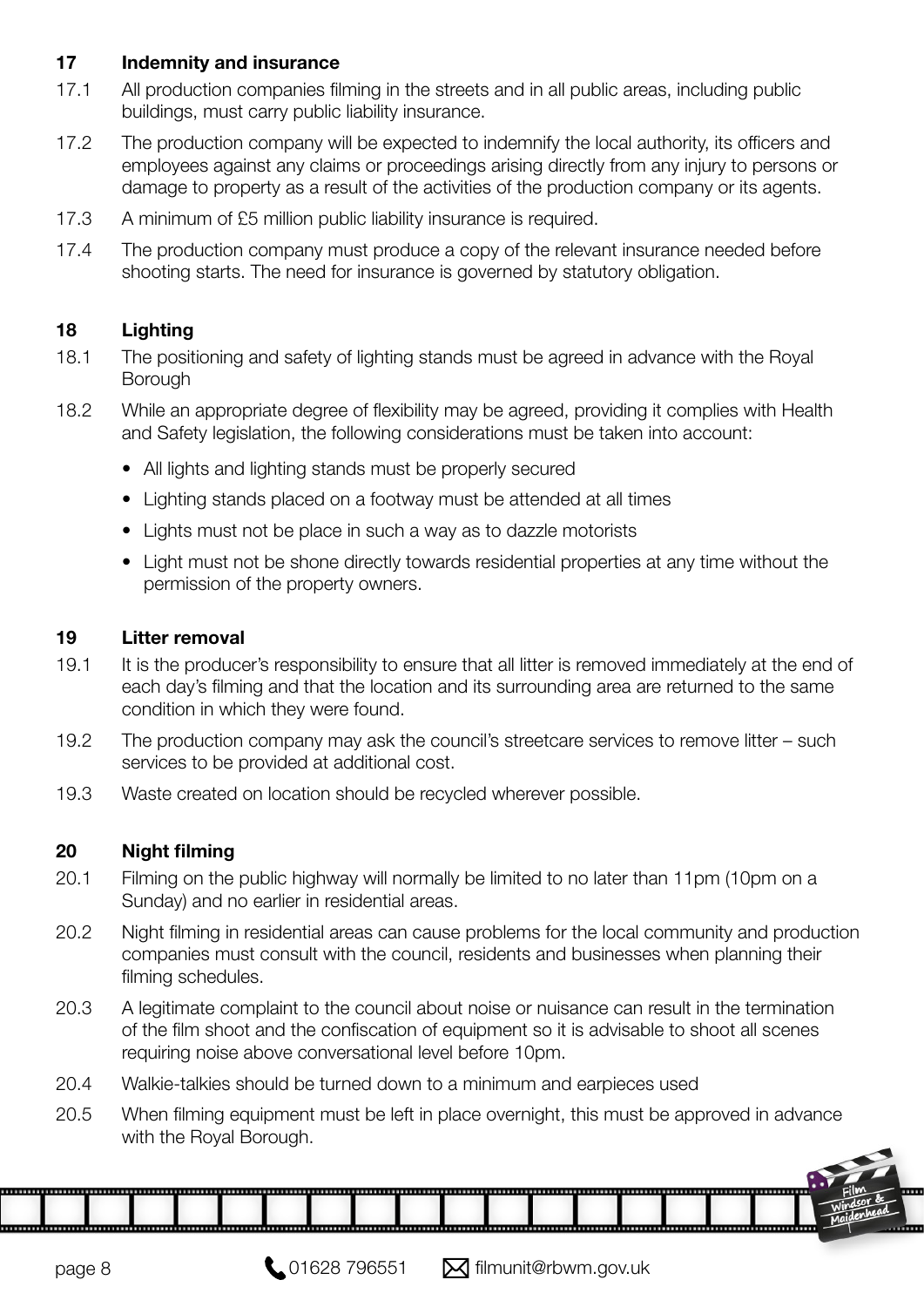#### <span id="page-8-0"></span>21 Noise

- 21.1 Particular regard must be paid to noise levels at all times but especially when setting up in the morning.
- 21.2 Use of audio playback and megaphones will be permitted only in agreement with the Royal Borough.
- 21.3 The parking position of generators must be agreed in advance with the Royal Borough and will depend on local sensitivities.

#### 22 Parking

- 22.1 Making robust parking arrangements is a key element in planning for a successful flm shoot and location managers should consult the Royal Borough at the earliest possible stage about parking requirements.
- 22.2 Detailed parking plans for eligible vehicles must be submitted to and agreed by the council in advance of the shoot, particularly if on-street parking is required for technical vehicles, equipment and bays reserved for continuity purposes. The production company must make every effort to find off-street parking for all facilities vehicles. Note: cars are not 'eligible vehicles' and the production company must ensure that cars are parked off the highway in appropriate car parks or other legal locations.
- 22.3 Location managers will be responsible for ensuring that the parking and vehicular arrangements agreed with the council are adhered to at all times.
- 22.4 It is worth noting that residents' parking bays are rarely suspended. Disabled bays (whether for a designated person or for disabled drivers in general) will not be suspended, unless an acceptable alternative can be provided.

#### 23 Police and other emergency services

- 23.1 It is a legal requirement for the production company to inform the police of all details of filming on the street or in a public place.
- 23.2 The staging of crimes and accidents, plus use of frearms and special effects must be agreed, in advance of the shoot, with the police and/or appropriate emergency service and the Royal Borough.
- 23.3 The production company should inform the police and/or appropriate emergency service when filming involves celebrities who may cause security or crowd control issues.
- 23.4 If police officers are required to be in attendance on location, their role is to maintain the peace and uphold the law. The production company will be responsible for covering any costs of providing this service.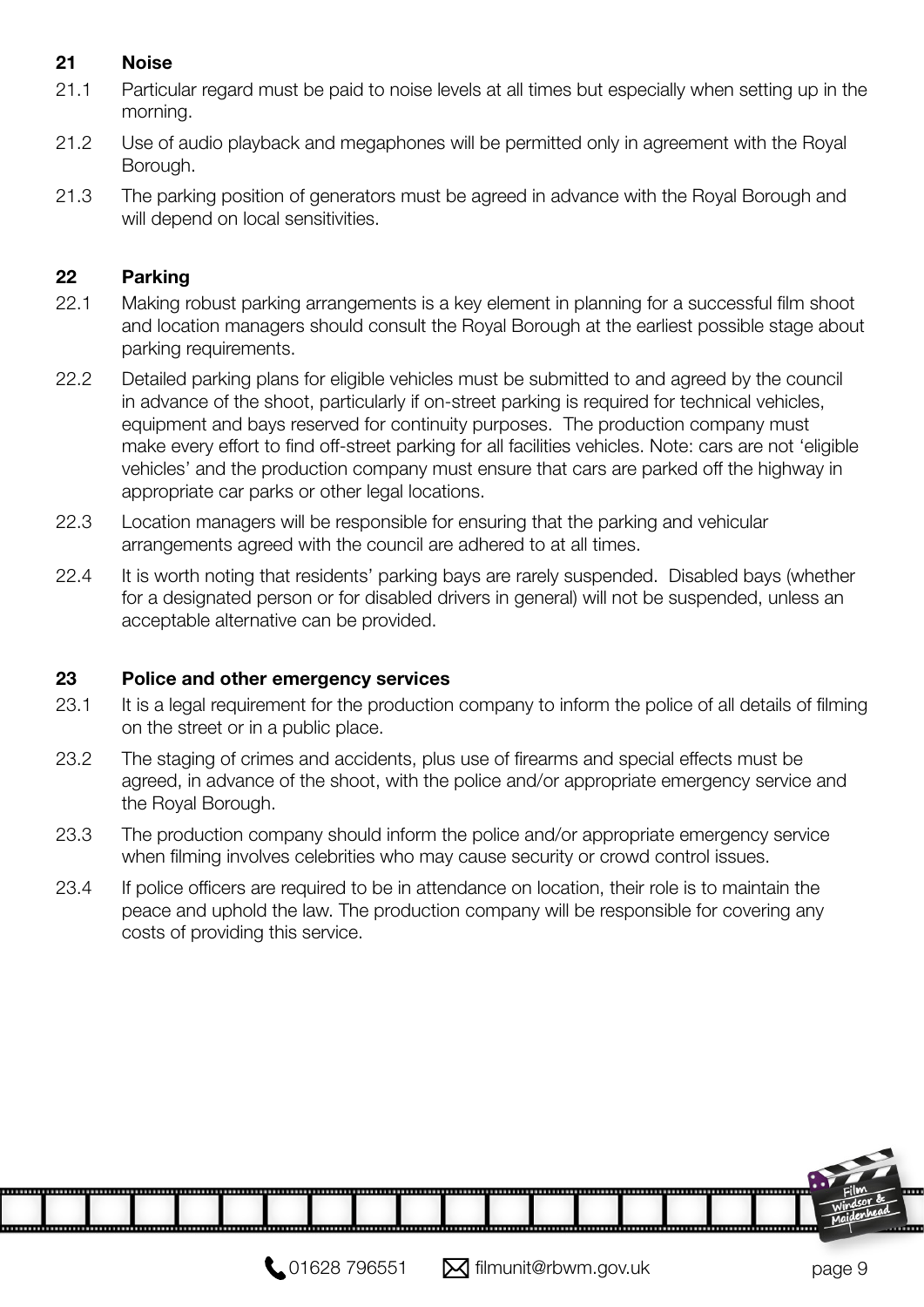#### <span id="page-9-0"></span>24 Prop or mock emergency services

- 24.1 The emergency service in question must be informed in advance if there are actors to be dressed in a specific uniform (police, ambulance, fire brigade or armed forces). Uniforms and any vehicles resembling the emergency services must be covered whenever possible and in particular between takes. Any markings on vehicles must be taped over when not being used for filming.
- 24.2 Sirens and fashing lights shall be isolated or switched off when not in use for flming purposes

#### 25 Problem solving

25.1 In the event of a dispute arising between the production company and other parties on location, please contact the Royal Borough on 01628 796551.

#### 26 Risk assessment

- 26.1 Risk assessments are required by the self-employed and by any company with employees to be able to satisfy their insurance provisions and statutory obligations to employees and those affected by their actions.
- 26.2 Risk assessment for more significant film shoots in the Royal Borough may need to be reviewed by the council's Corporate Health and Safety Team.
- 26.3 Additional location specifc risk assessments may also be required depending on the type and nature of flming.

#### 27 Rivers and waterways

27.1 When planning to film on any waterway, the production company will need to liaise with the relevant governing body (e.g. the Environment Agency) as early as possible

#### 28 Road markings and signs

- 28.1 The temporary painting-out or disguising of road markings, lines or other road signs is subject to agreement in advance with the Royal Borough and the police.
- 28.2 Full reinstatement of any affected signs or markings is the responsibility of the production company. The reinstatement must be to a standard acceptable to the council's highways service (who can give advice on the use of appropriate contractors).

#### 29 Scaffolding

29.1 All requests to erect scaffolding in a public area, highway or footway must be agreed in advance with the Royal Borough. A temporary structure licence may be required.

#### 30 Security

30.1 Security issues local to the Royal Borough or location in which the flming is taking place must be respected. Production companies may be asked to work alongside on-site security officers. It is acknowledged that these security officers are not employees of the production company.

page 10